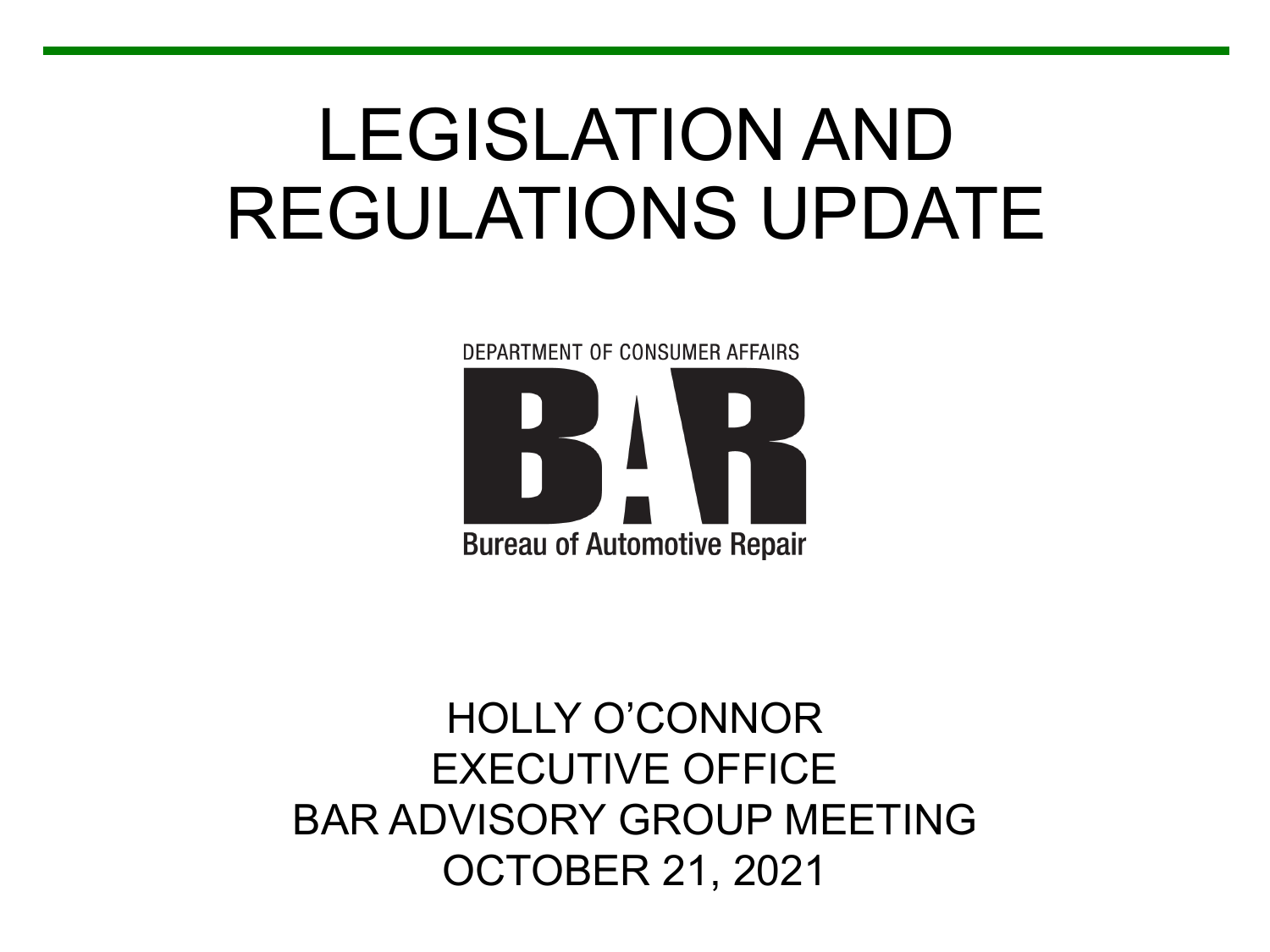# LEGISLATION IMPORTANT DATES

- **October 10, 2021**  Last day for Governor to sign or veto bills.
- **January 1, 2022**  Chaptered bills take effect.
- **January 3, 2022**  Legislature reconvenes.
- **January 21, 2022**  Bills introduced in 2021 must pass out of the first house to continue forward, or they will die.

 \* Disclaimer: Though every effort is made to ensure information provided on these slides is the most current, given the nature of the legislative process, hearing dates or bill summaries shown here may not reflect the latest updates. Please be sure to check<www.leginfo.legislature.ca.gov>for the most current bill information.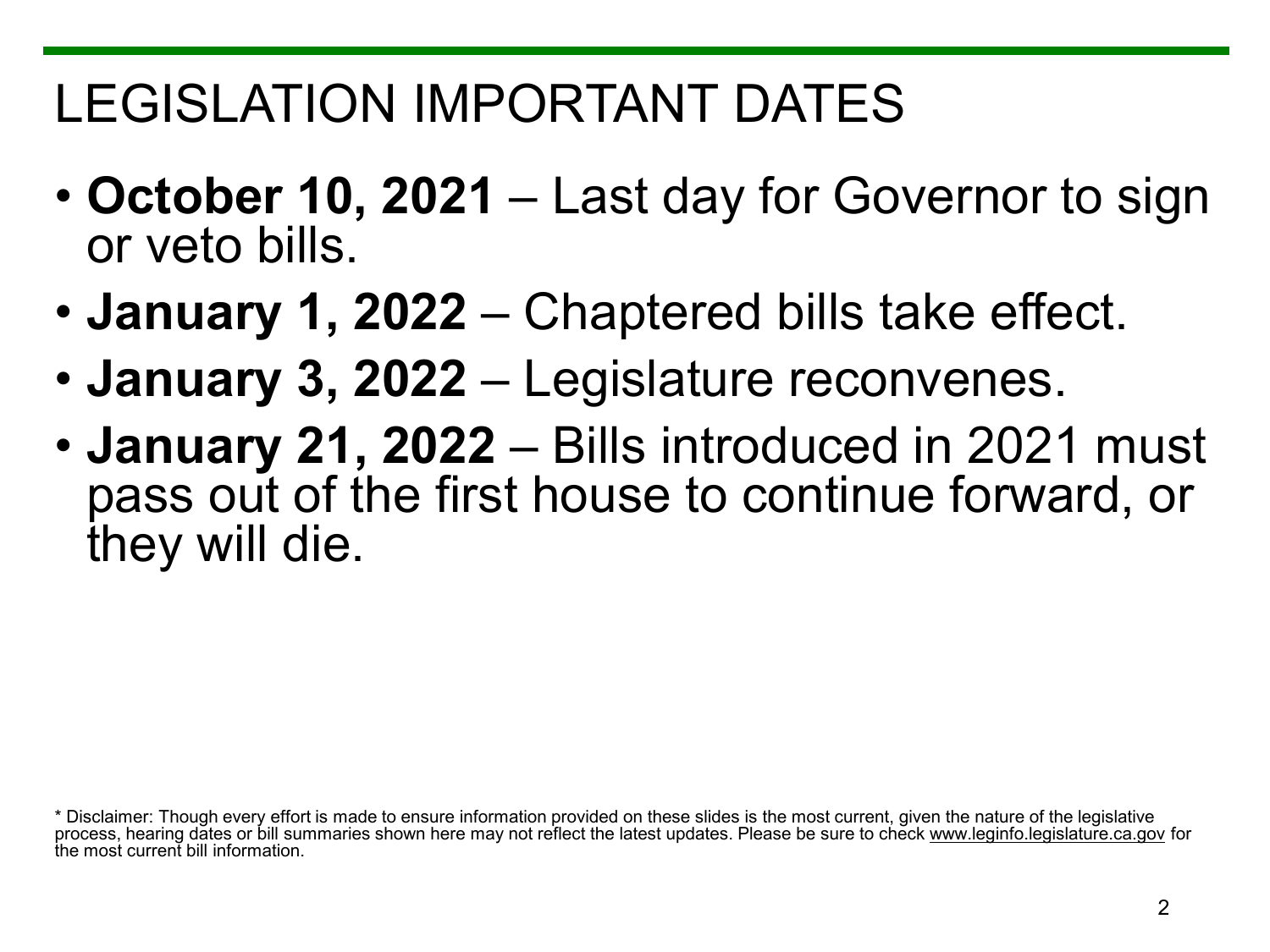# 2021 LEGISLATIVE BILLS CHAPTERED

- AB 471 (Low): Administration/Citations/Safety Inspections (Chapter 372, Statutes of 2021)
- SB 586 (Bradford): Peace Officers: Certification (This bill was gutted and amended on September 10, 2021 and all provisions that pertained to the Bureau were removed.)
- SB 607 (Min and Roth): Business and Professions (Chapter 367, Statutes of 2021)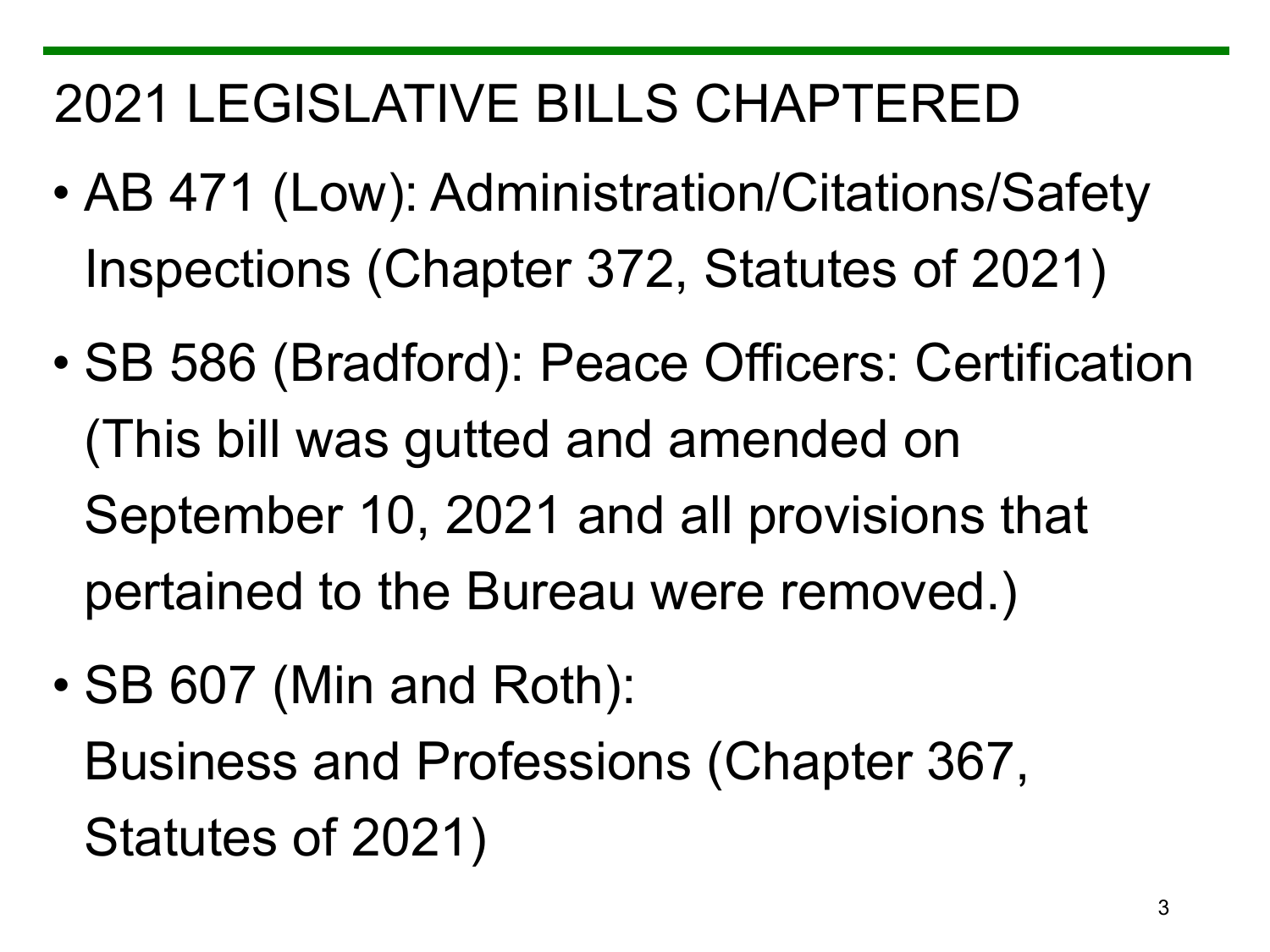#### AB 471 (LOW): ADMINISTRATION/ CITATIONS/SAFETY INSPECTIONS

- Status: Chaptered on September 28, 2021.
- Summary: This bill provides: (1) ARD lien authority for storage fees; (2) new requirements for recognizing educational certifications on the ARD registration application; (3) authority to provide, no earlier than July 1, 2023, an informal review process (3-member panel) for BAR-issued citations; (4) until July 1, 2026, allows for remedial training to expunge certain citations from an ARD's record if no remedial training was taken or citation became effective within the past 18 months; and (5) regulatory authority to develop a new vehicle safety systems inspection and certification program by January 1, 2024.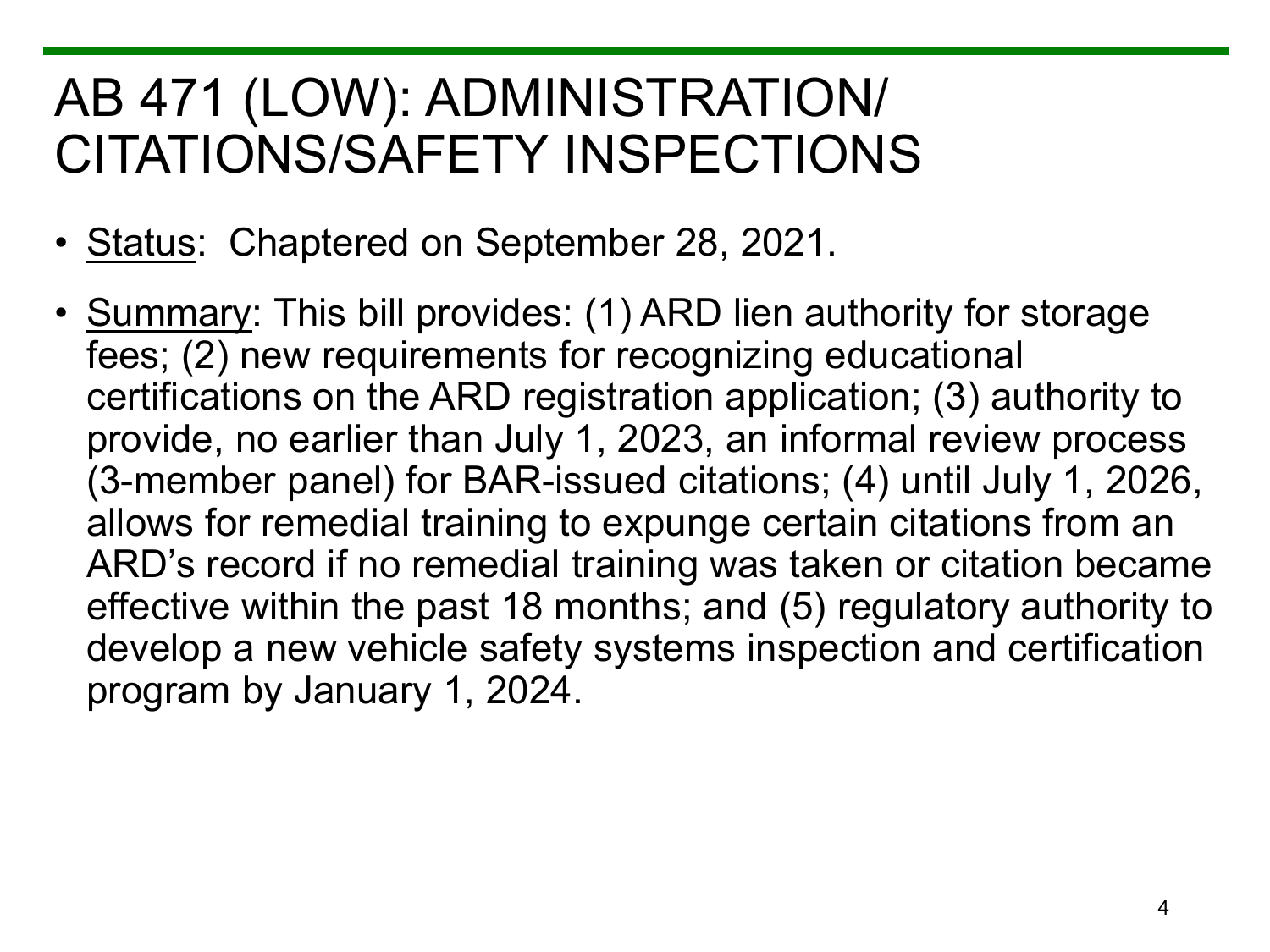#### 2021 LEGISLATIVE BILLS THAT HAVE NOT MOVED OUT OF THE FIRST HOUSE

- AB 220 (Voepel): Smog Check Exemption
- AB 294 (Santiago): Vehicle Towing and Storage Act
- AB 467 (Grayson): Historic Vehicles Exemption
- AB 646 (Low): Expunged Convictions
- AB 745 (Gipson): Clean Cars 4 All Program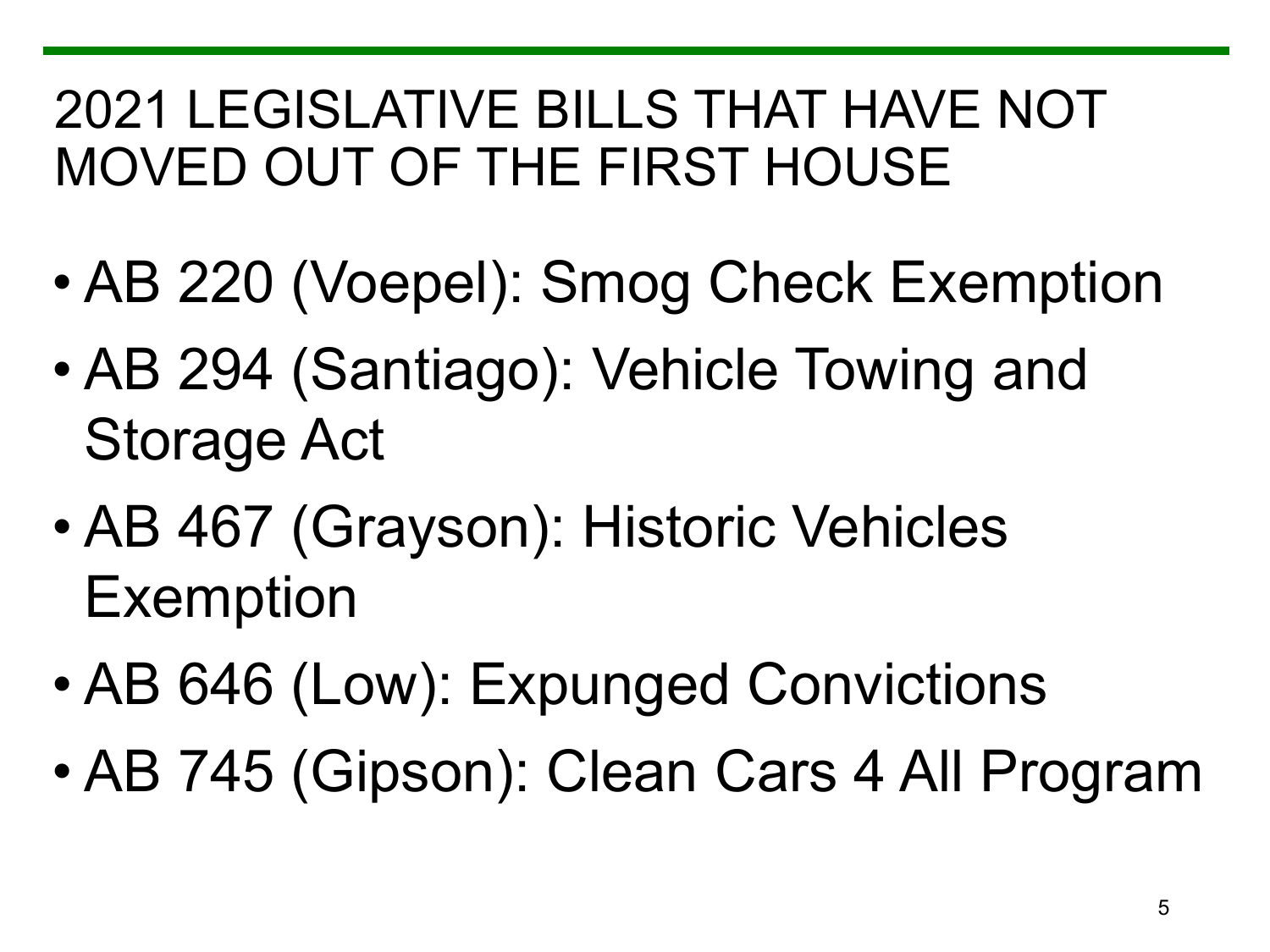# BAR REGULATION PROPOSALS

- Smog Check Equipment Security and Fraud Prevention
- STAR Program Updates
- Smog Check Repair Assistance
- Laws and Regulations Training
- Auto Body Equipment and Supplemental Restraint Systems
- Citation Program for Automotive Repair Act Violations
- Storage Fees for Automotive Repair Dealers
- Auto Body and Windshield Repair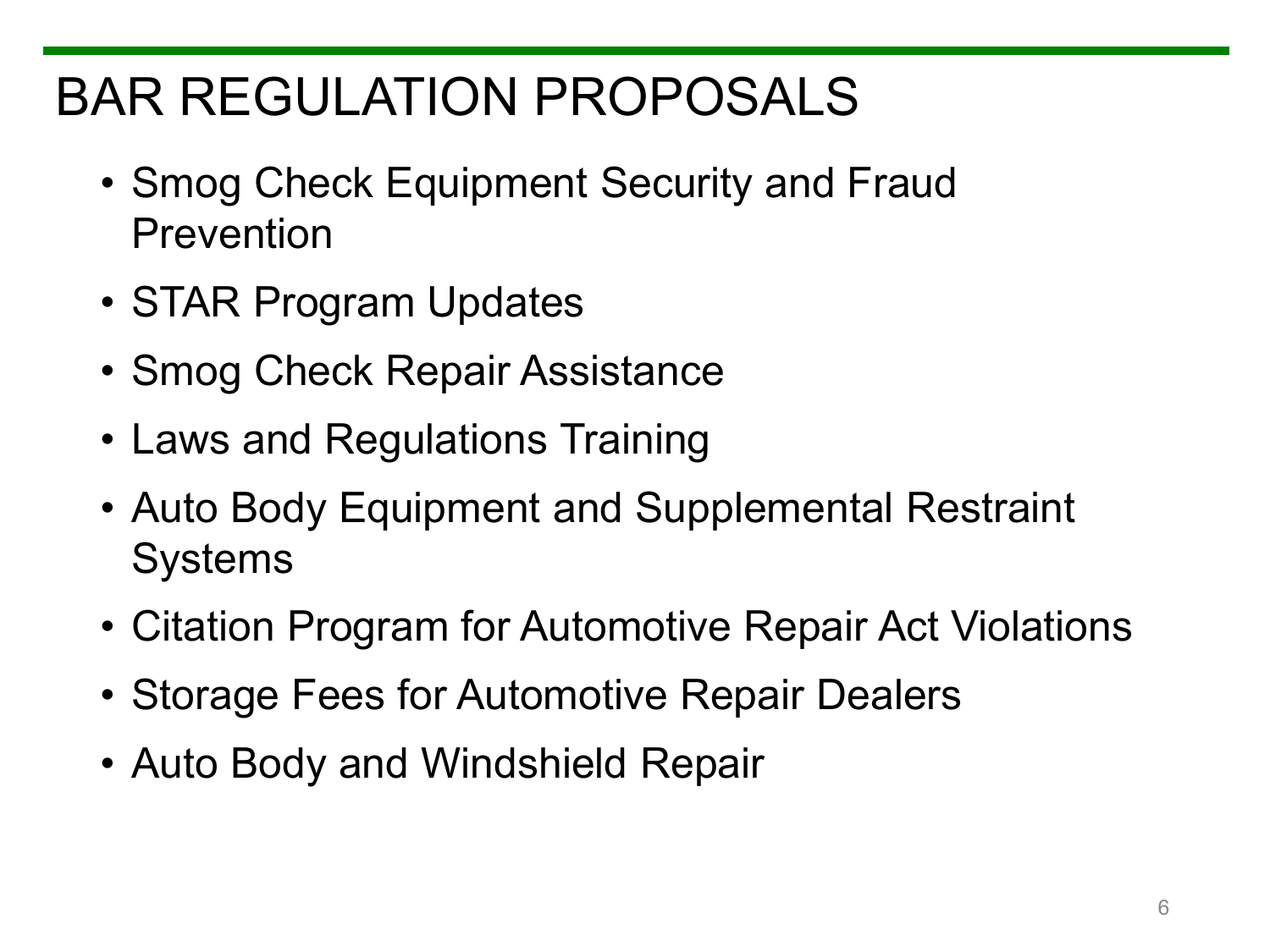#### SMOG CHECK EQUIPMENT SECURITY AND FRAUD PREVENTION

- Purpose: (1) Require the use of biometric and web camera devices when performing a Smog Check. (2) Require that Smog Check stations allow BAR access whenever inspections are being performed, even if the inspections occur outside normal business hours. (3) Require that Smog Check inspectors allow BAR staff remote access to the inspection process, via the internet, when prompted by the BAR-OIS software.
- History: Submitted to DCA Legal for informal review on February 3, 2020. Public workshop held on October 22, 2020.
- Status: 45-day public comment period: September 24, 2021 to November 8, 2021.
- Next Steps: Finalize package with FSOR for DCA/BCSH and OAL review and adoption.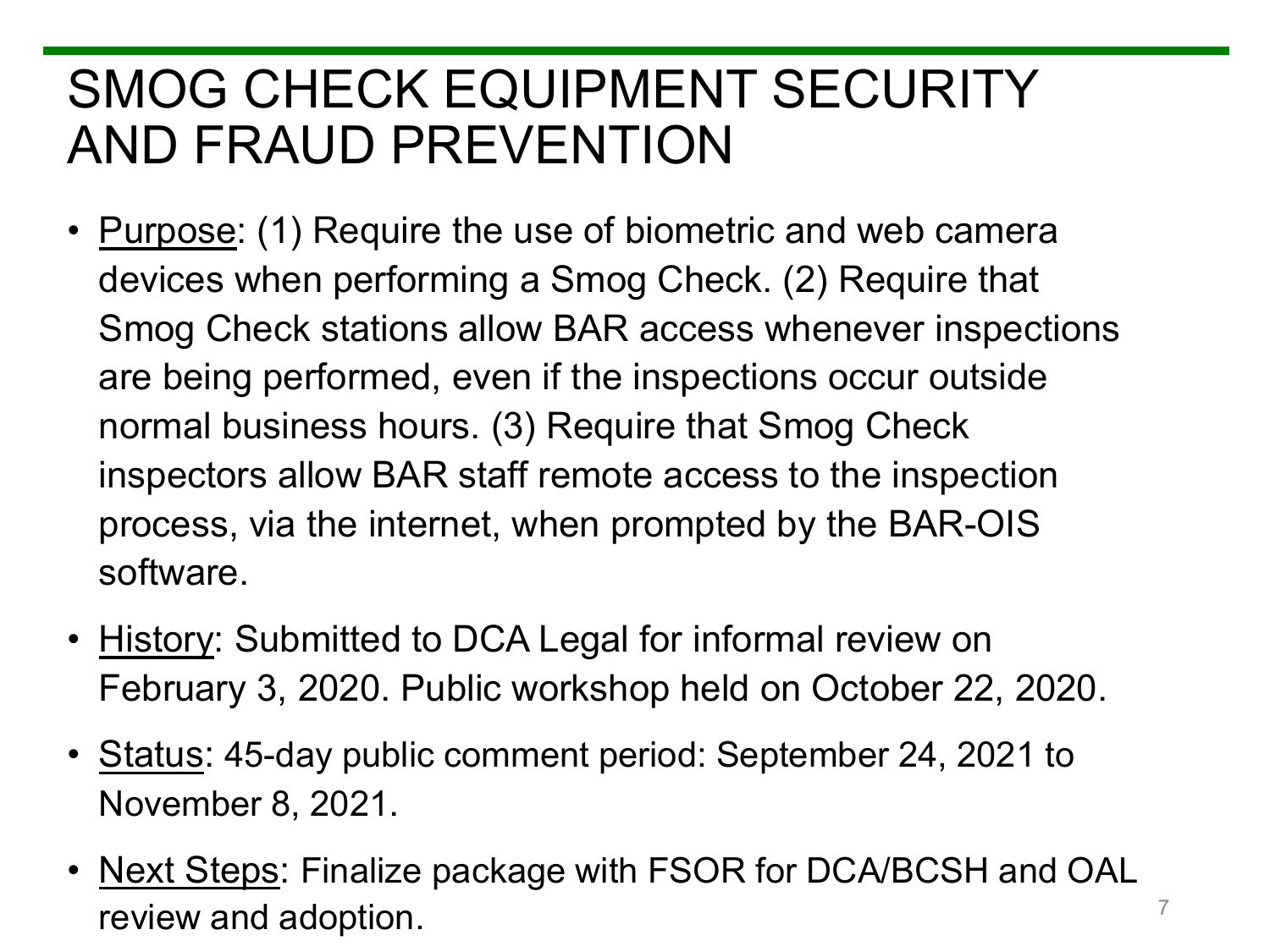#### STAR PROGRAM UPDATES

- Purpose: (1) Amend STAR eligibility criteria; (2) provide STAR suspension process consistent with statute; and (3) delete outdated Gold Shield Program provisions.
- History: 45-day public comment period: June 25, 2021 to August 10, 2021.
- Status: Submitted FSOR to DCA/BCSH for final review on September 14, 2021.
- Next Steps: Submit to OAL for review and adoption.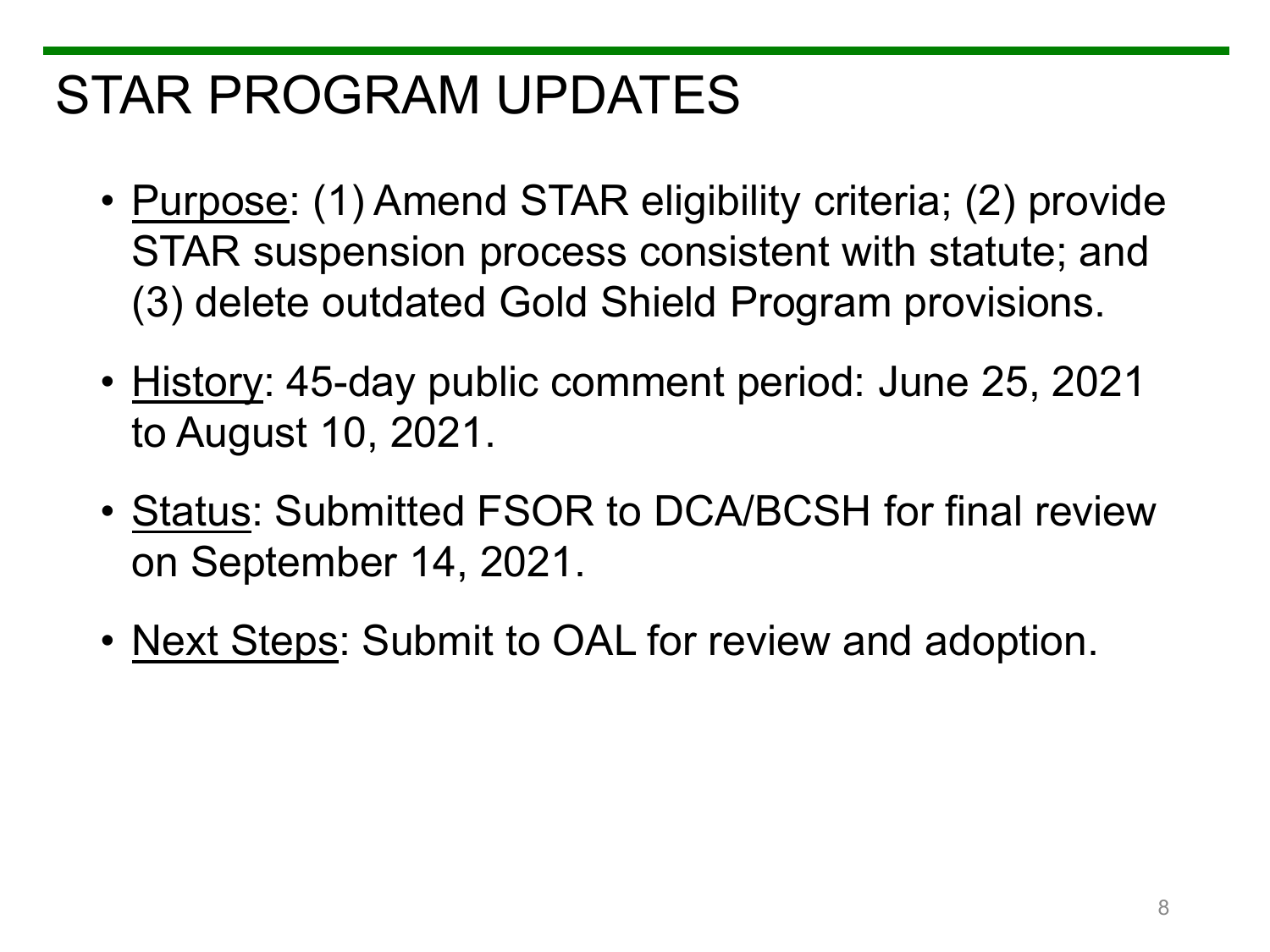# SMOG CHECK REPAIR ASSISTANCE

- Purpose: Increase Smog Check repair assistance participation by: (1) providing higher repair contributions based on vehicle model year; (2) reducing pre-repair diagnostic fees for low-income vehicle owners; and (3) removing unnecessary eligibility restrictions pertaining to vehicle registration.
- History: Emergency regulation was approved by OAL and extends through January 29, 2022. 45-day public comment period: June 18, 2021 to August 3, 2021.
- Status: Finalizing package with FSOR for DCA/BCSH review.
- Next Steps: Submit to OAL for review and adoption.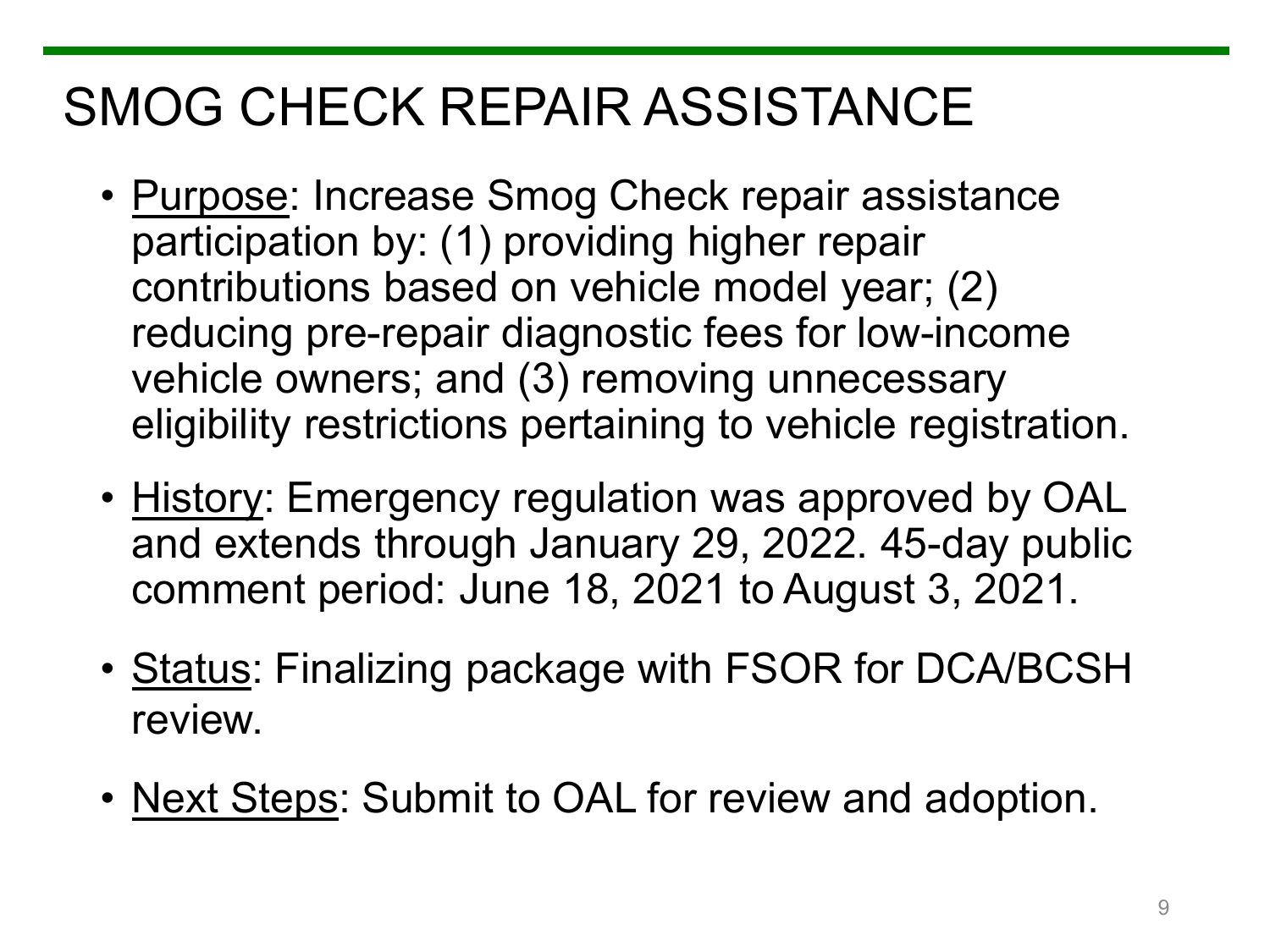# LAWS AND REGULATIONS TRAINING

- Purpose: Amend BAR Disciplinary Guidelines to establish laws and regulations training as a rehabilitative option for Respondents. Administrative Law Judges and BAR would have the option to require, as a condition of probation or relicensure, training in compliance with the Automotive Repair Act and BAR regulations.
- History: Public comment period ended on June 2, 2021. Public comment period for Modified Text ended on June 28, 2021.
- Status: Submitted FSOR to DCA/BCSH for final review on August 8, 2021.
- Next Steps: Submit to OAL for review and adoption.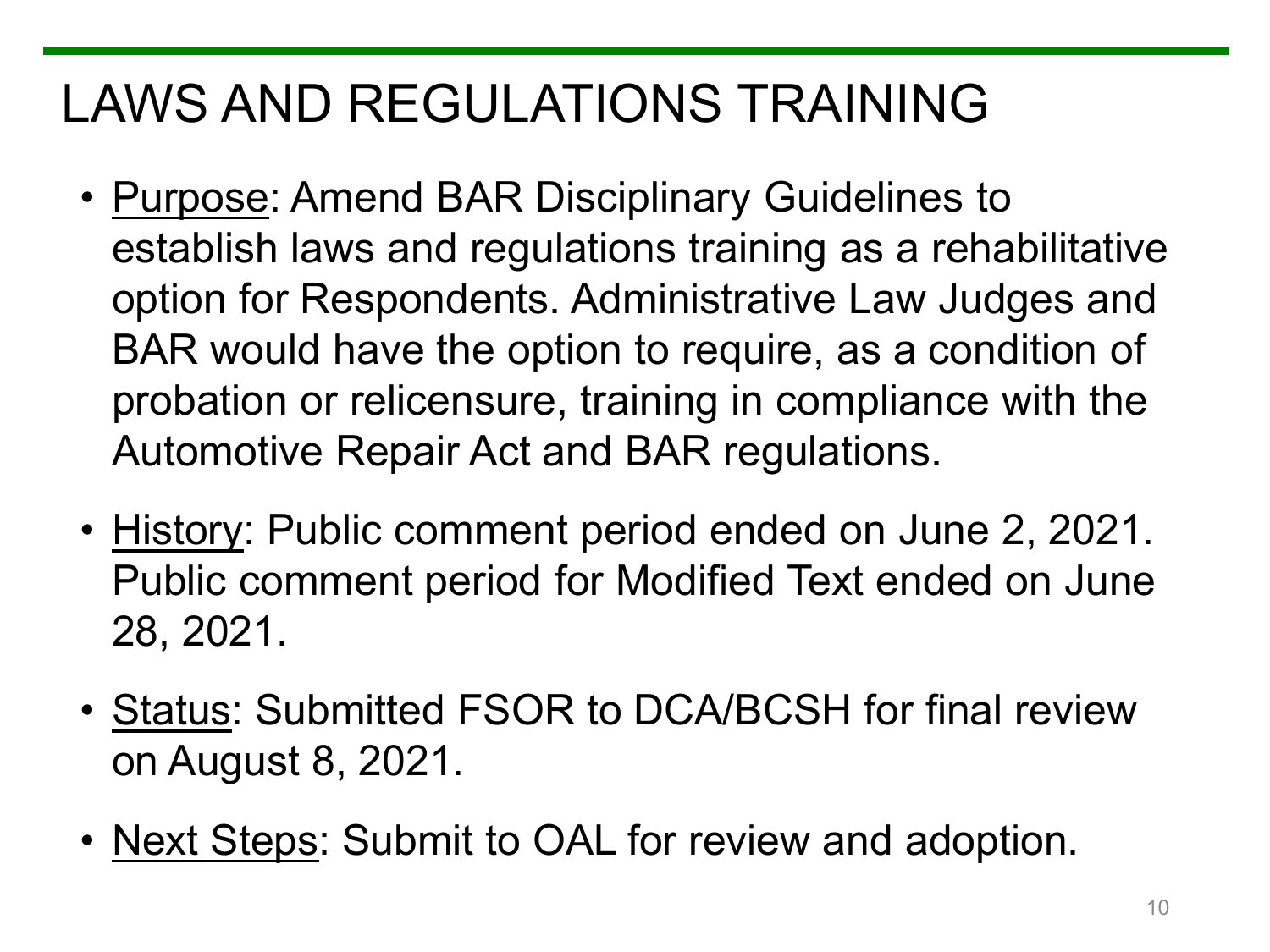# AUTO BODY EQUIPMENT AND SUPPLEMENTAL RESTRAINT SYSTEMS (1 of 2)

- Purpose:
	- − Require autobody repair shops to have access to all repair, testing, and measuring equipment and current reference materials necessary to diagnose, section, replace, or repair structural damage.
	- − Require that all auto body repair equipment meets current trade standards for the work being performed.
	- − Update language to broaden vehicle restraint system to include supplemental restraint system and its components.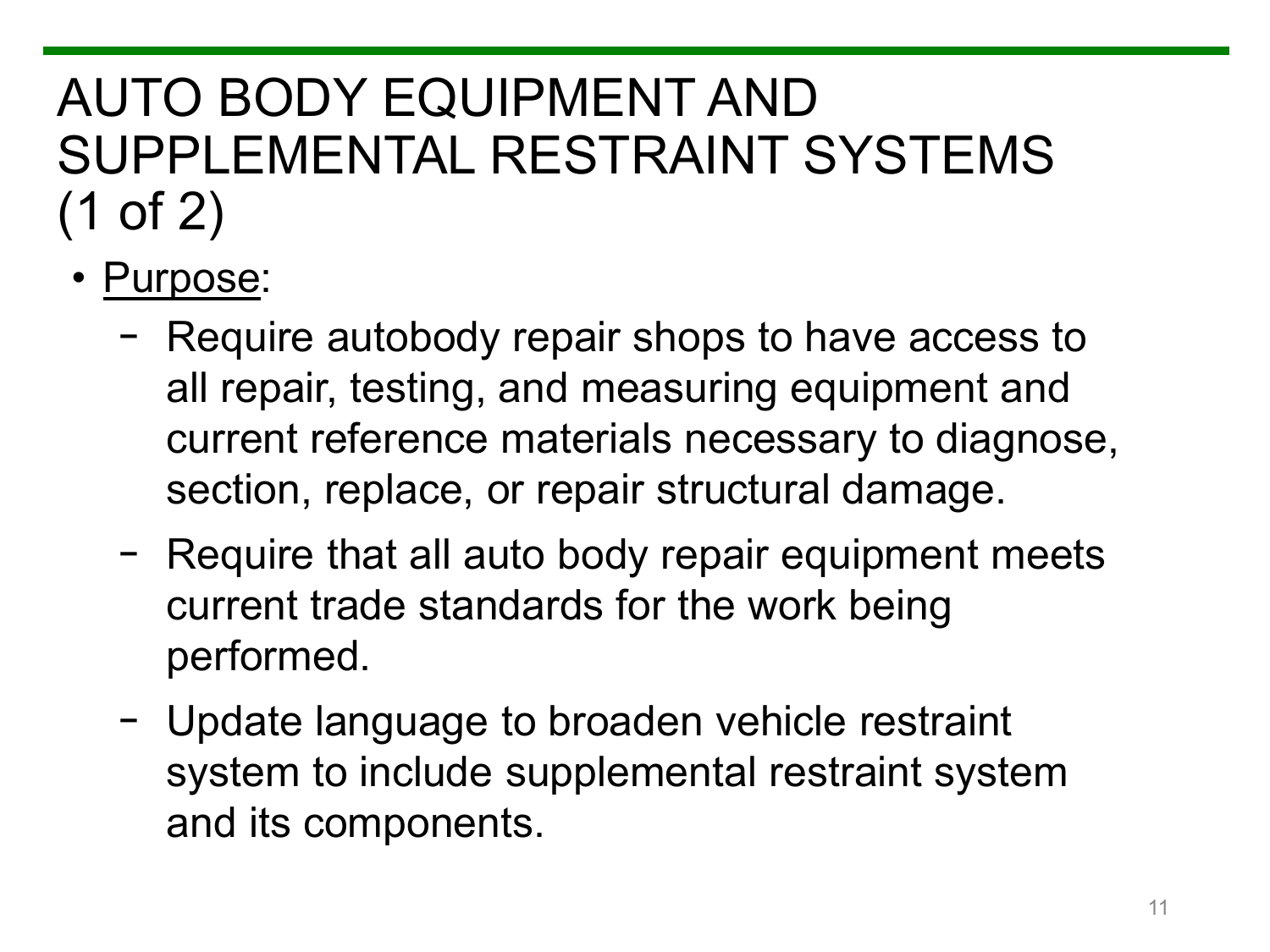# AUTO BODY EQUIPMENT AND SUPPLEMENTAL RESTRAINT SYSTEMS (2 of 2)

- History: Internal workgroup established November 2018. Public workshop held on April 18, 2019. Second workshop held on October 27, 2019.
- Status: Submitted to DCA for formal review on March 17, 2021. BAR addressed DCA Legal issues on August 25, 2021.
- Next Steps: Complete DCA formal review. Publish Notice with OAL to begin 45-day public comment period.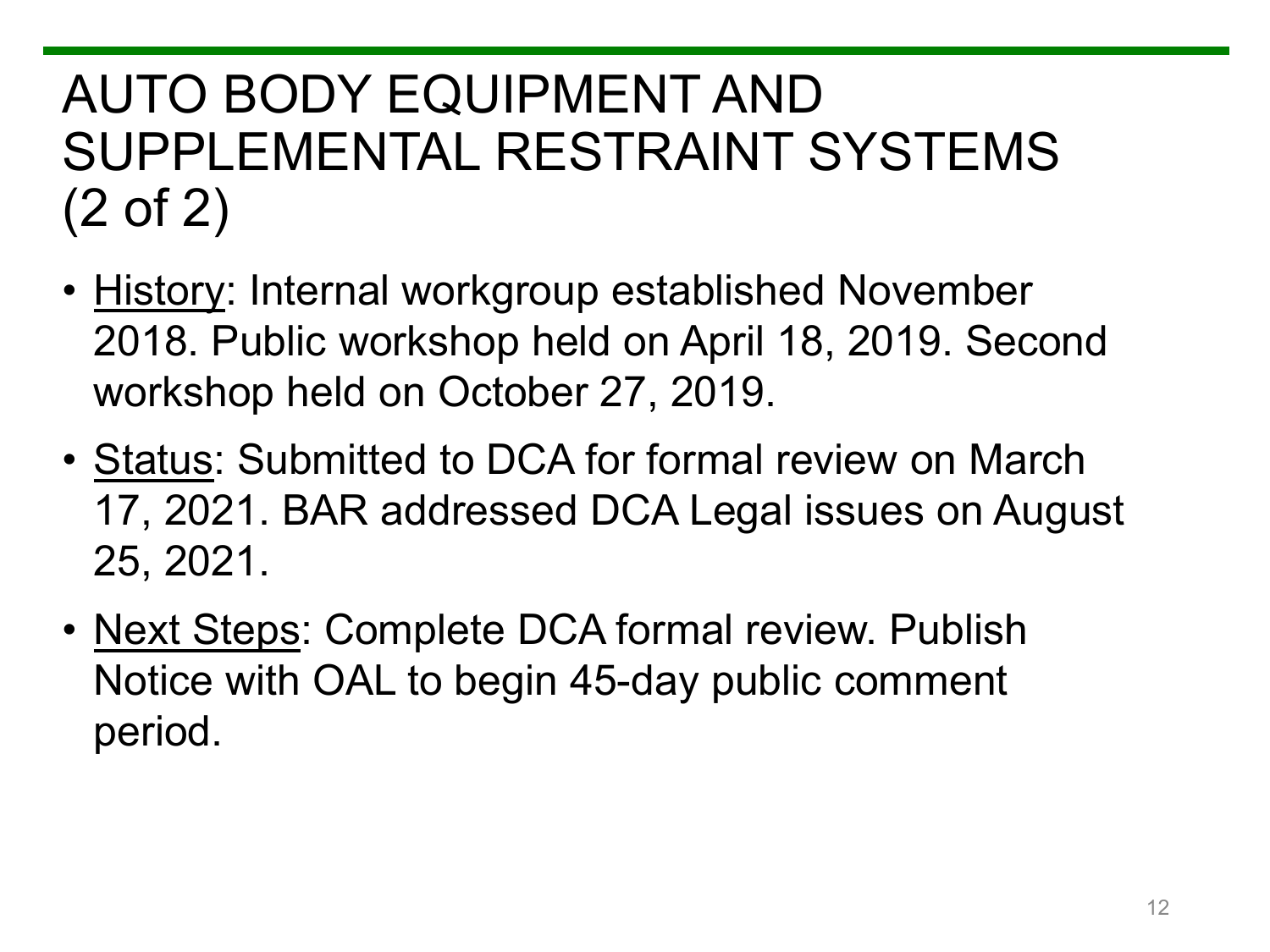#### CITATION PROGRAM FOR AUTOMOTIVE REPAIR ACT VIOLATIONS

- Purpose:
	- − Expand BAR's citation program to cover ARD violations of the Automotive Repair Act by specifying citable sections, establish a fee structure for citations, and clarify regulatory language under existing Articles 11.1 (Smog Check) and 11.2 (Unlicensed Activity).
- History: Public workshop held on April 22, 2021. Second workshop held on July 15, 2021.
- Status: Pending finalization of text due to AB 471.
- Next Steps: Submit to DCA Legal for informal review.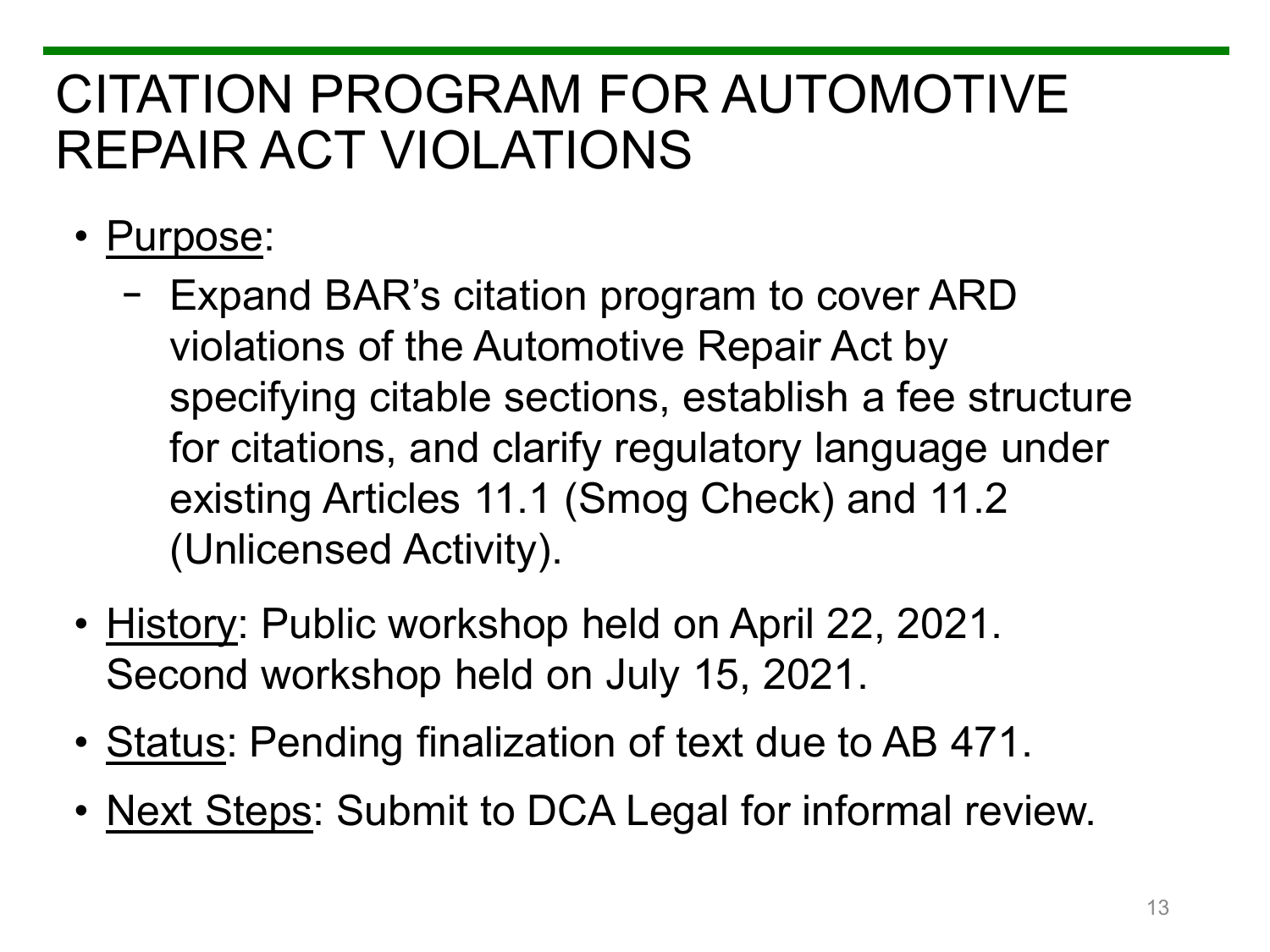#### STORAGE FEES FOR AUTOMOTIVE REPAIR DEALERS

- Purpose:
	- − Establishes and clarifies an ARD's ability to charge fees for unpaid repair debt and storage and safekeeping of a motor vehicle.
- History: AB 471 chaptered on September 29, 2021.
- Status: Public workshop to be held on October 21, 2021.
- Next Steps: Submit to DCA Legal for informal review.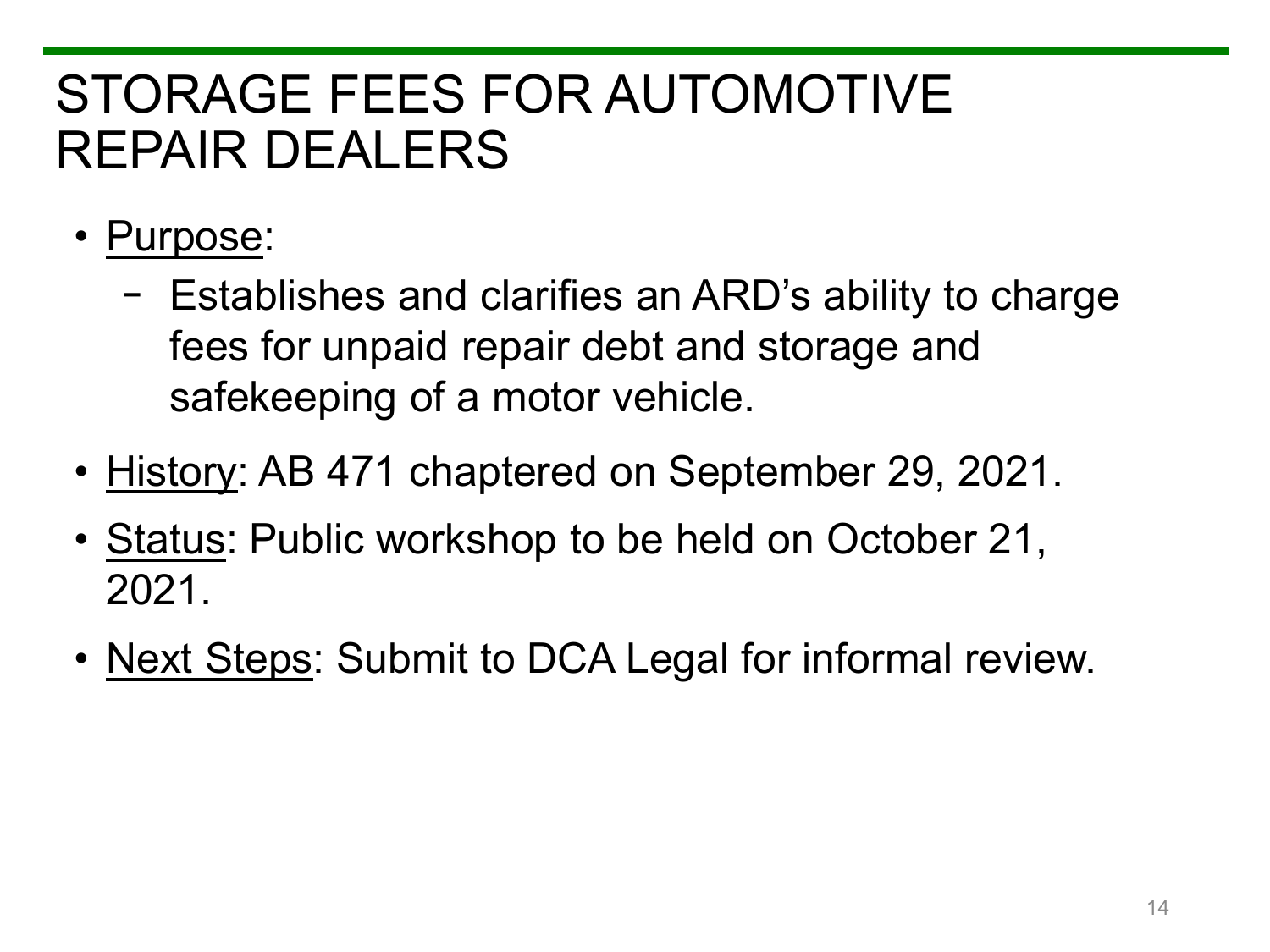# AUTO BODY AND WINDSHIELD REPAIR

- Purpose:
	- − Define "reconditioned part" for purposes of auto body and windshield repair.
	- − Require all auto body and windshield repair meet current accepted trade standards for good and workmanlike repair.
	- − Specify use of nationally distributed updated service specifications or guidelines in cases where there are no OEM service specification repair procedures or guidelines.
- Status: Public workshop to be held in early 2022.
- Next Steps: Submit to DCA Legal for informal review.